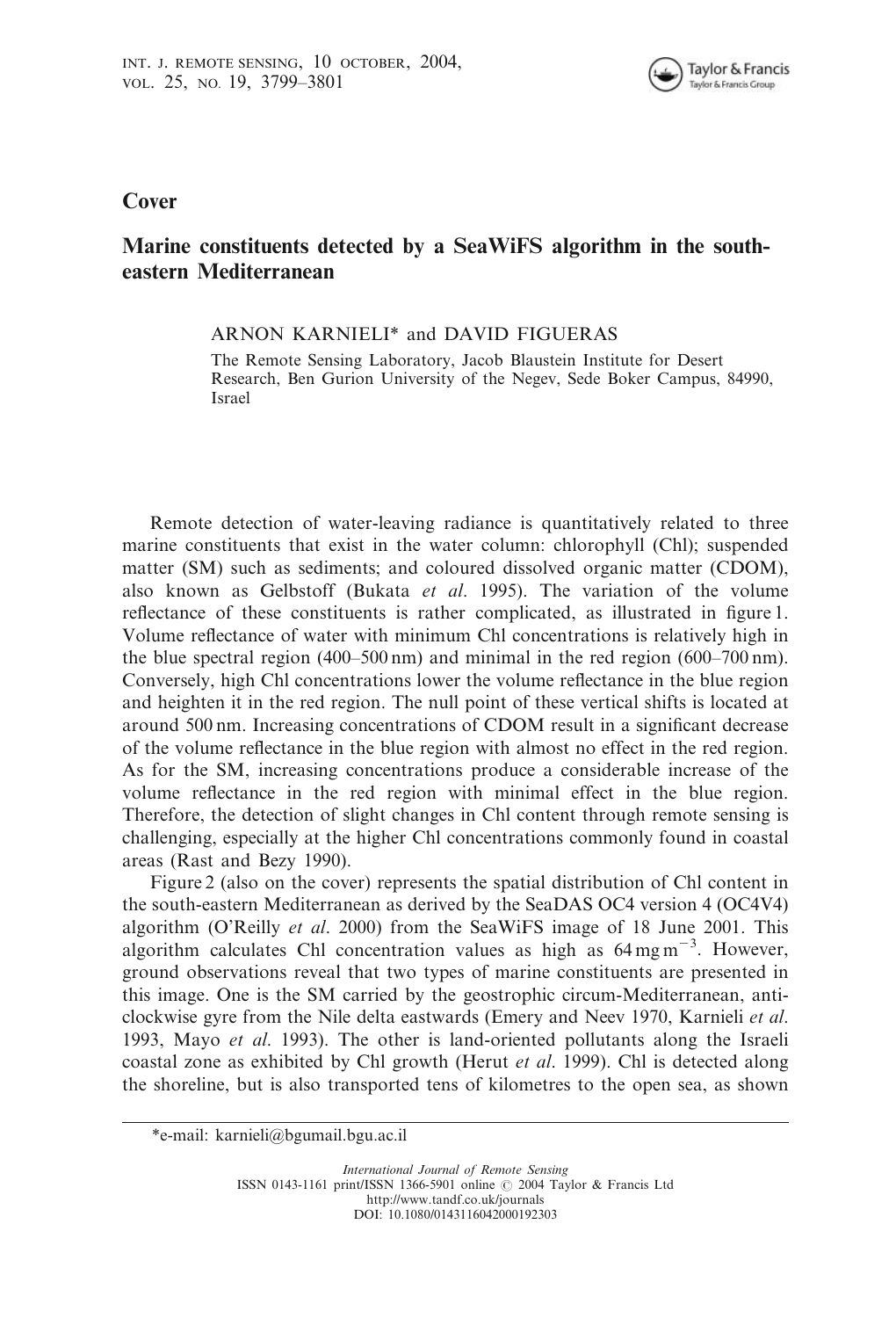

Figure 1. Variation of volume reflectance of chlorophyll (Chl), suspended matter (SM) and coloured dissolved organic matter (CDOM) with respect to their concentration. Clear water indicates no Chl, no SM and no CDOM. The location of the first six SeaWiFS spectral bands is also presented. (Modified from Bukata *et al*. 1995.)



Figure 2. The SeaDAS OC4V4 product demonstrated on a SeaWiFS image of 18 June 2001 of the south-eastern Mediterranean showing the spatial distribution of suspended matter (SM) and chlorophyll (Chl) along the coasts of Egypt and Israel, respectively.